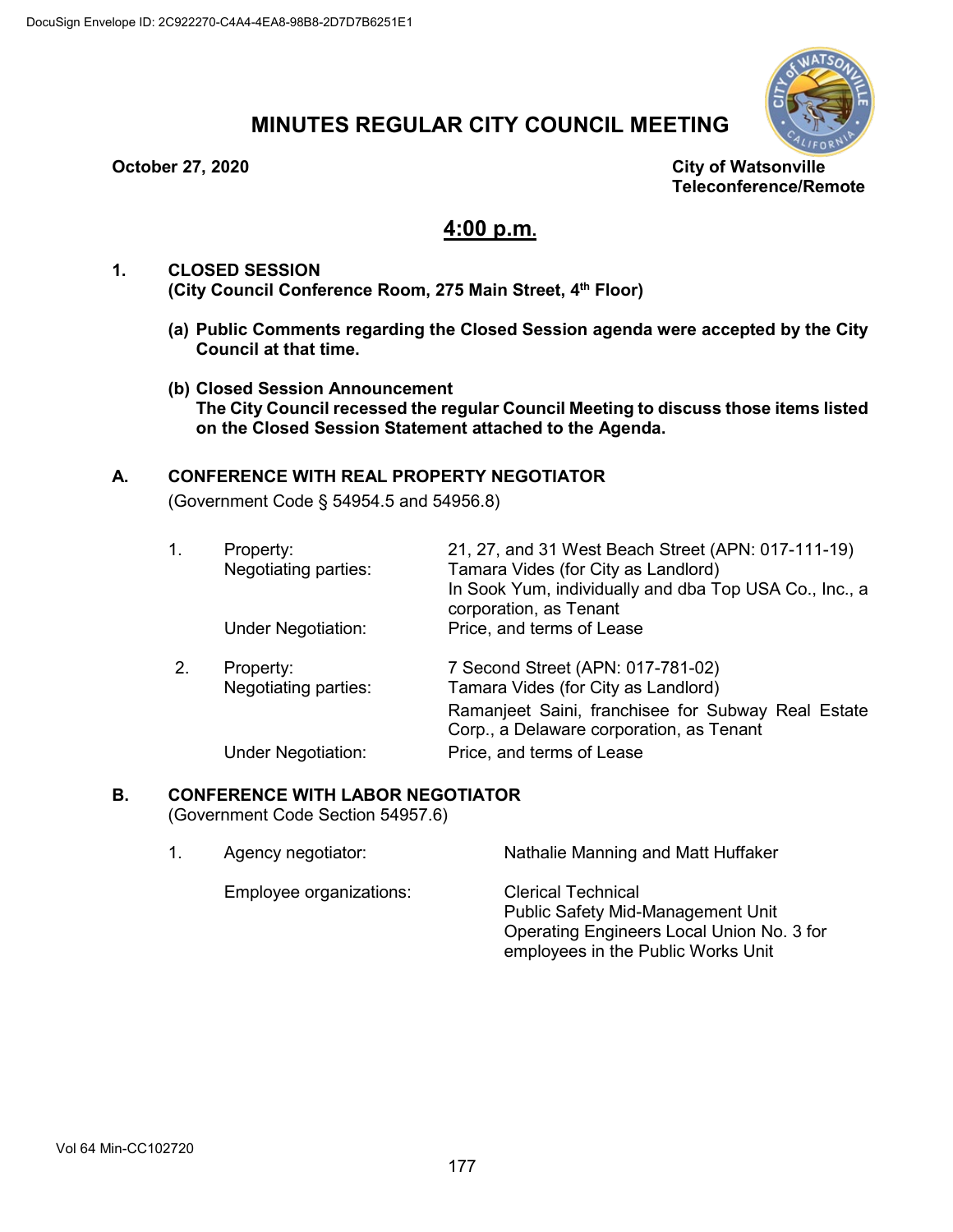## **5:30 p.m.**

### **2. ROLL CALL**

Mayor García, Mayor Pro Tempore Coffman-Gomez and Council Members Gonzalez, Hernandez (arrived at 5:46 p.m.), Hurst, and Parker were present via teleconference through Zoom Webinar.

Staff members present via teleconference through Zoom Webinar were City Manager Huffaker, City Attorney Smith, City Clerk Vázquez Flores, Assistant City Manager Vides, Public Works & Utilities Director Palmisano, Police Chief Honda, Fire Chief Lopez, Deputy City Manager Manning, Administrative Services Director Czerwin, Community Development Director Merriam, Interim Library Director Martinez, Innovation & Technology Director Boyes, Assistant Public Works & Utilities Directors Rodriguez and Di Renzo, Assistant Parks & Community Services Director Heistein, Police Captains Rodriguez and Zamora, Recreation Superintendent Negrete, Assistant City Clerk Ortiz, and Interpreter Landaverry.

### **3. PLEDGE OF ALLEGIANCE**

- **4. VIRTUAL MEETING INSTRUCTIONS**
- **5. INFORMATION ITEMS**
- **5.A. REPORT OF DISBURSEMENTS**
- **5.B. MISCELLANEOUS DOCUMENTS REPORT**
- **5.C. WRITTEN REPORTS BY COUNCIL MEMBERS REGARDING ACTIONS TAKEN ON THEIR REGIONAL COMMISSIONS/BOARD MEETINGS THAT MAY AFFECT THE CITY OF WATSONVILLE**

#### **6. PRESENTATIONS & ORAL COMMUNICATIONS**

#### **6.A. ORAL COMMUNICATIONS FROM THE PUBLIC**

Patsy Gasca, American Red Cross Disaster Manager, gave a report regarding the Wall Street Inn fire and efforts to assist affected tenants.

Marcus Pimentel, Pájaro Valley Health Trust, invited the public to participate in the Wine and Roses virtual event.

Dr. Nancy A. Bilicich, Santa Cruz County Flood Control and Water Conservation District, Zone 7 representative, gave an update on the improvements to Salsipudes Creek and efforts to minimize financial impact on homeowners tothose improvements and improvements to the levee ..

Michelle Averill, American Red Cross Central Coast Chief Executive Officer, gave an update on the CZU Lighting Complex Fire and listed ways those affected could acquire aid.

Eli stated community members had purchased skate ramps from Ramsay Park, and they were destroyed instead of delivered to buyers. She asked for a formal apology and refund for those who contributed to the purchase. She also asked for the City to stop promoting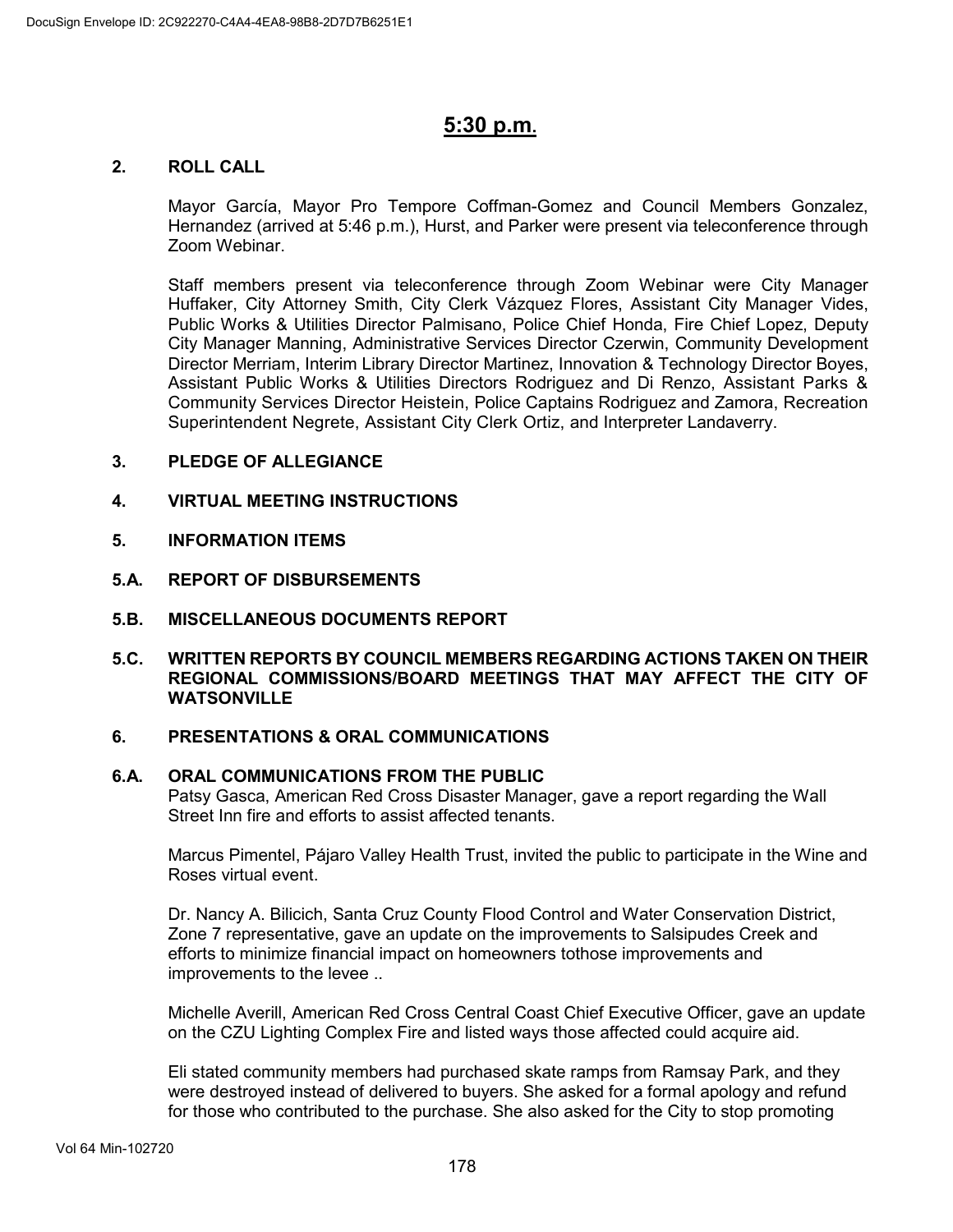trick or treating. She stated she was intimidated into not reporting police violations of COVID-19 mandates and asked Police Chief Honda to intervene. She stated she would like to file a formal complaint against Member Hurst due to behavior expressed previously.

Steve Trujillo asked Police to intervene in gang violence due to recent murders. He also asked police to patrol the Target parking lot as there was an increase in loitering and noise. He asked Council to support his proposal for addressing the George Washington Bust at the Plaza.

Fernie asked Council to fund gang intervention services for youth to prevent violence. He stated off-duty police officers were inebriated at Beer Mule and were using their police influence to have others arrested.

Eliana Gonzalez spoke about the importance of holding police accountable for their actions and prioritizing the community's needs.

Bernie spoke about the importance of gang violence prevention rather than depending on police intervention.

At Mayor Garcia's request, Deputy City Manager Vides gave instructions on how to use Zoom Webinar to participate in the Council meeting.

#### **6.B. ORAL COMMUNICATIONS FROM THE COUNCIL**

Member Hernandez expressed his condolences to those affected by the recent murders due to gang violence. He spoke about the importance of gang prevention efforts and reopening recreation centers. He invited the public to a traffic safety forum.

Member Hurst asked the public to vote responsibly at the Presidential Election.

Mayor Pro Tempore Coffman-Gomez asked the public to vote at the Presidential Election. She stated Public Works & Utilities would be repainting sidewalks in her district. She asked the public to keep their neighborhoods clean and allow street sweepers and garbage collection vehicles to work without obstructions.

Member Estrada thanked the public for participating in the meeting. He expressed his condolences to those affected by the recent shootings and spoke about the importance of gang prevention efforts. He asked the public to support the Wine and Roses virtual event. He also asked the public to vote at the Presidential Election.

Member Gonzalez asked the public to vote at the Presidential Election. He expressed his condolences to those who lost their lives and loved ones due to gang violence. He thanked the Red Cross, Salvation Army, and many other non-profits for their work in the Community.

Member Parker encouraged the public to vote at the Presidential Election. She expressed her condolences to the families who lost loved ones to gang violence and COVID-19. She honored recently deceased Linda Walthen Espejo, kindergarten teacher at Hall School.

Mayor Garcia spoke about Pájaro Valley High School's National Coming Out Gathering and LGBT struggles. She spoke about a proclamation issued to Manuel Zayas for his  $100<sup>th</sup>$ birthday and thanked Katie Nuñez for her work at Senior Center Without Limits.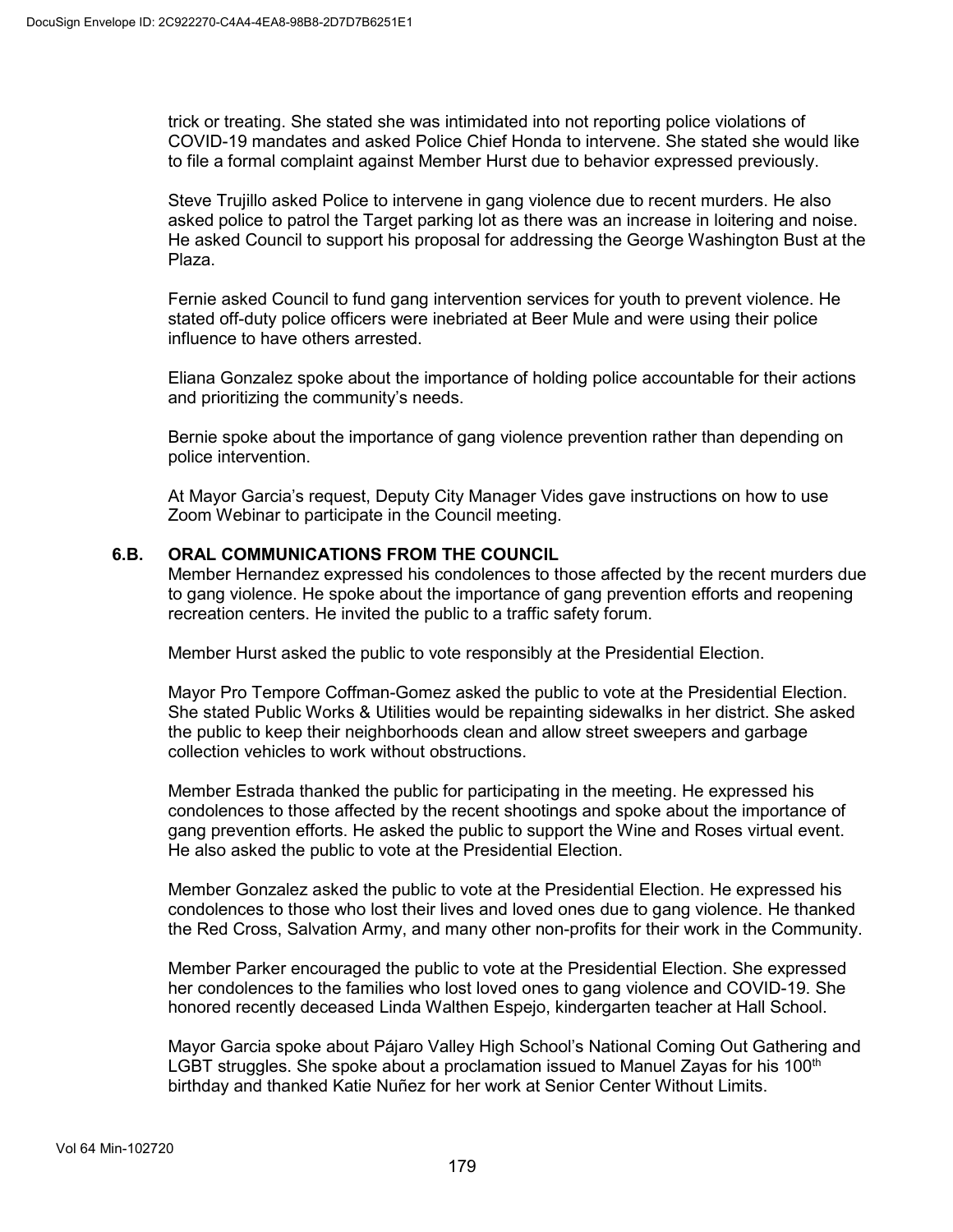## **6.C. REPORT OUT OF CLOSED SESSION**

City Attorney Smith reported that Council discussed all items listed on the Closed Session Statement and gave direction to staff on Items 1.A.1 and 1.A.2.

**6.D. MAYOR'S PROCLAMATION CONGRATULATING COMMUNITY ACTION BOARD ON ITS 55TH ANNIVERSARY & ACKNOWLEDGING ITS EXECUTIVE DIRECTOR MARIA ELENA DE LA GARZA HER STAFF'S TIRELESS WORK & INVALUABLE CONTRIBUTIONS TO THE CITY & COUNTY, WITH WISHES FOR SUCCESS IN ALL THEIR FUTURE ENDEAVORS**

#### **7. REPORTS TO COUNCIL**

#### **7.A. CITY MANAGER'S UPDATE REPORT**

After the City Manager's update, Police Chief Honda gave an additional report on public safety.

In answering Member Hurst, City Manager Huffaker spoke about efforts to implement food scrap waste disposal, repercussions and lessons learned from not obtaining a complete Census count, and importance of good election turnout.

City Manager Huffaker and City Clerk Vazquez Flores answered questions from Member Estrada regarding ballot box drop-off locations. Member Estrada requested a report from staff regarding Census data collection efforts.

Member Gonzalez requested that the City Manager's Updates be shorter.

Member Parker commended Police for their work in the community. City Manager Huffaker, in answering Member Parker, spoke about high number of COVID-19 numbers in Watsonville and efforts to deter further spread of the disease.

City Manager Huffaker, in answering Member Hernandez, spoke about potential for partnership with owners of anaerobic digesters to exchange food scraps.

Mayor Garcia stated Jimmy Panetta commended the City of Watsonville's Census efforts.

Eli requested the deadline for submitting the Community Visioning Survey be posted. She asked that City staff respond to social media inquiries. She asked City Manager Huffaker to add a disclaimer on Halloween posters that indicated it is an unsafe activity. She requested additional information regarding the composting program, reopening of schools, and Court Appointed Special Advocates meetings.

Mary Beth Osborn stated there was excessive speeding on Sudden Street and asked for a stop sign at Sudden Street and California Street. She stated she had been hit by vehicles three separate times and asked Police to enforce traffic laws.

Kathleen commended Census staff for their efforts.

Chris Webb asked Council to consider pursuing a digester program for food scraps.

Steve Trujillo asked Council to consider pursuing a digester program for food scraps. He encouraged the public to vote in support of Proposition 15. He spoke about the importance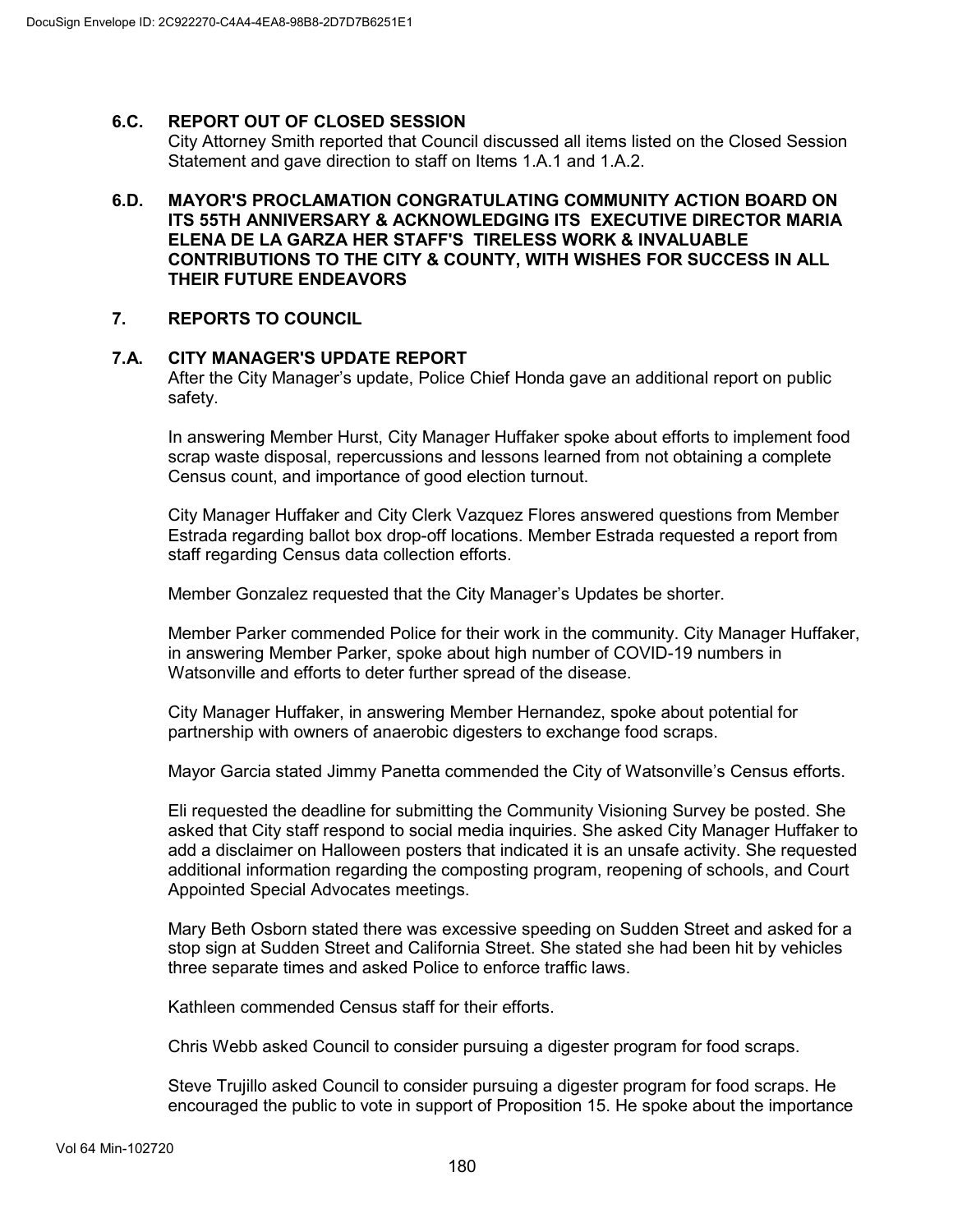of Code Enforcement work and addressing unsafe living conditions. He asked the public to prevent the spread of COVID-19.

In answering Vanessa Quiroz-Carter, City Manager Huffaker explained how members of the public could obtain Halloween door hangers.

Takashi Mizuno spoke about efforts by the community to clean beaches. He stated many people were not wearing face coverings in public, which contributes to the increase in COVID-19 cases. He thanked Police Chief Honda for his work

## **7.B. WATSONVILLE BRILLANTE PROJECT PRESENTED BY KATHLEEN CROCETTI**

#### **8. CONSENT AGENDA**

#### **Public Input on any Consent Agenda Item**

Juan Hidalgo, Santa Cruz County Agricultural Commissioner, spoke about his work and stated Item M was unfeasible due to limited resources.

The following speakers spoke in support of Item 8.M.: Jose, District 3 Kathleen and Woody Melissa Dennis, Safe Ag Safe Schools Krishna Feldman, children's librarian Karin Wanless Bernie Gomez, Motivating Individual Leadership for Public Advancement Reyna Cesar Lara, Monterey Bay Central Labor Council Yesenia Molina, Digital Nest Eli George Feldman Hektor Calderon, Safe Ag Safe Schools Chris Webb, teacher at Linscott School Michael Kim Laurie, Santa Cruz resident Xitlali, Digital Nest Steve Trujillo Lilia Barragan Takashi Mizuno Margaret Rosa Eliana Gonzalez Mariela Jacuinde

**MOTION:** It was moved by Member Gonzalez, seconded by Member Parker to approve the Consent Agenda with an amendment to Item 8.M. to remove Juan Hidalgo's name from the resolution.

Member Estrada commended Agricultural Commissioner Hidalgo for his work and stated the community would assist him in implementing the requirements listed in the resolution of Item 8.M.

Mayor Pro Tempore Coffman-Gomez spoke against approval of Item 8.M. until there was more discussions and more information received regarding process for implementation of said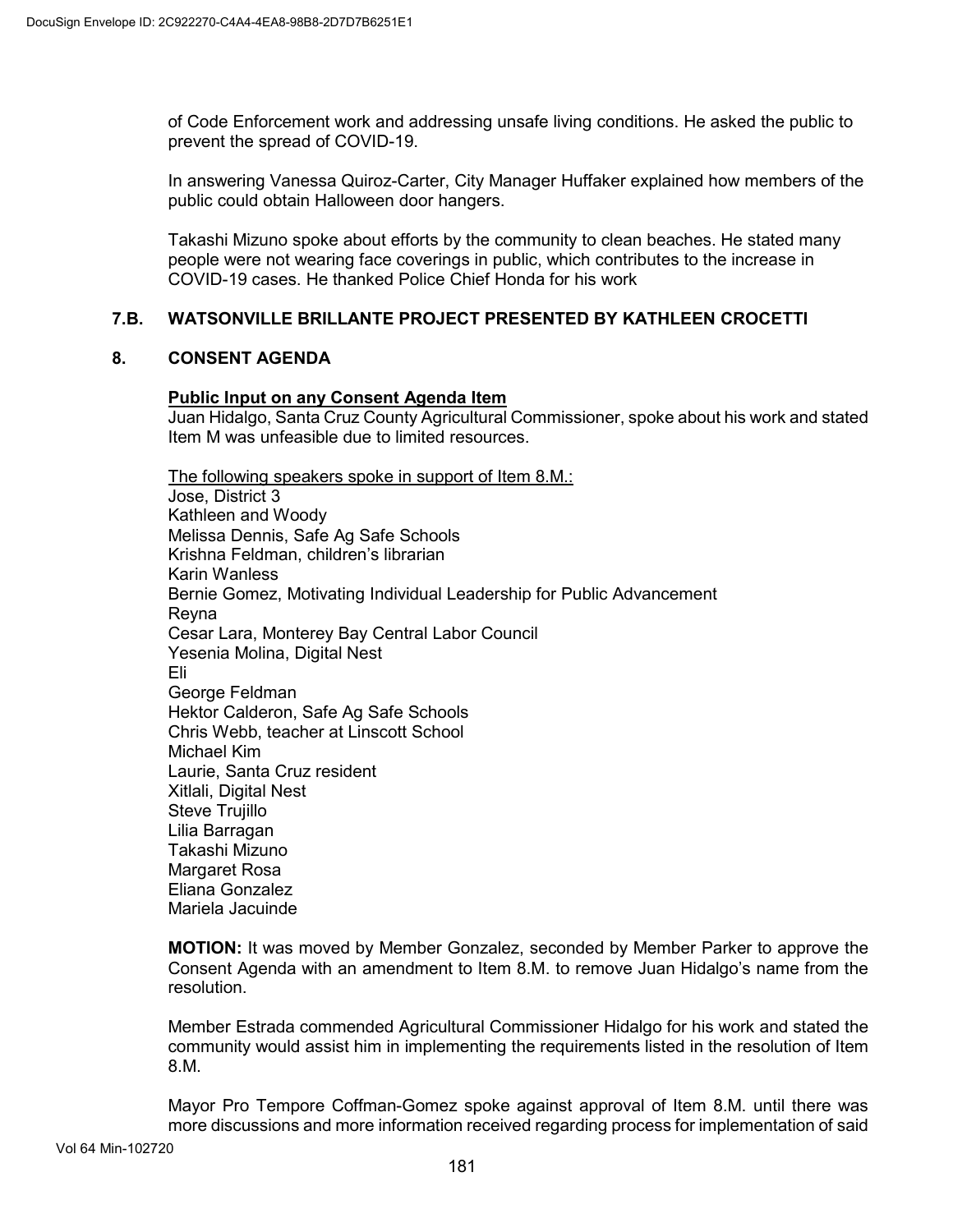item.

City Manager Huffaker answered questions from Mayor Pro Tempore Coffman-Gomez regarding purpose of Item 8.D.

**MOTION:** The above motion carried by the following vote:

| AYES:   |          | MEMBERS: Coffman-Gomez, Estrada, Gonzalez, Hernandez, Hurst,<br>Parker, García |  |  |
|---------|----------|--------------------------------------------------------------------------------|--|--|
| NOES:   |          | MEMBERS: Coffman-Gomez (Items M and N only), Garcia (Item M<br>Amendment only) |  |  |
| ABSENT: | MEMBERS: | None                                                                           |  |  |

- **8.A. MOTION APPROVING MINUTES OF OCTOBER 27, 2020, MEETING**
- **8.B. RESOLUTION NO. 184-20 (CM): RESOLUTION APPROVING SOLE SOURCE PURCHASE & AUTHORIZING ESTABLISHMENT OF A PURCHASE ORDER WITH GRANITE ROCK COMPANY FOR THREE (3) CALENDAR YEARS BEGINNING JANUARY 1, 2021, THROUGH DECEMBER 31, 2023, FOR PURCHASE OF CONSTRUCTION MATERIAL & SERVICES FOR THE CITY'S WATER MAIN REPLACEMENT PROGRAM IN AN AMOUNT NOT TO EXCEED \$700,000 PER YEAR (FUNDED FROM THE WATER ENTERPRISE FUND)**
- **8.C. RESOLUTION NO. 185-20 (CM): RESOLUTION APPROVING PLANS & SPECIFICATIONS & CALLING FOR BIDS FOR CONSTRUCTION OF CORRALITOS SAND FILTER STRUCTURE ROOF REPLACEMENT PROJECT NO. WA-20-14348 (ESTIMATED COST OF \$553,000 WILL BE FUNDED FROM THE WATER ENTERPRISE FUND)**
- **8.D. RESOLUTION NO. 186-20 (CM): RESOLUTION APPROVING SECOND AMENDMENT TO AGREEMENT WITH SANTA CRUZ COUNTY, EXTENDING COMPLETION DATE TO JUNE 30, 2022, FOR CONSULTANT OUTREACH EDUCATION SERVICES FOR THE RAIL TRAIL WALKER STREET & LINCOLN STREET SAFETY PROJECTS**
- **8.E. RESOLUTION NO. 187-20 (CM): RESOLUTION APPROVING SECOND AMENDMENT TO CONTRACT WITH HINDERLITER, DE LLAMAS & ASSOCIATES, INCREASING AMOUNT BY NOT TO EXCEED \$45,000 FOR ASSISTANCE IN PROCESSING & PERMITTING CANNABIS APPLICATIONS; & AUTHORIZING A BUDGET APPROPRIATION OF \$45,000 FROM THE PLANNING PERMITS REVENUE ACCOUNT TO OTHER CONTRACT SERVICES ACCOUNT**
- **8.F. RESOLUTION NO. 188-20 (CM): RESOLUTION APPROVING SECOND AMENDMENT TO SERVICE AGREEMENT WITH INFOSEND, INC., FOR PROCESSING & PRINTING OF CITY UTILITY BILLS, MAILING, & ONLINE BILL SERVICES IN AN AMOUNT NOT TO EXCEED \$135,000 PER YEAR FOR TWO FISCAL YEARS FUNDED FROM FY 2020/2021 THROUGH FY 2021/2022 FROM WATER ENTERPRISE FUND**
- **8.G. RESOLUTION NO. 189-20 (CM): RESOLUTION APPROVING CONTRACT WITH COUNTY OF SANTA CRUZ, FOR CHILDREN'S LEARNING & ENRICHMENT CAMP SERVICES & AUTHORIZING BUDGET**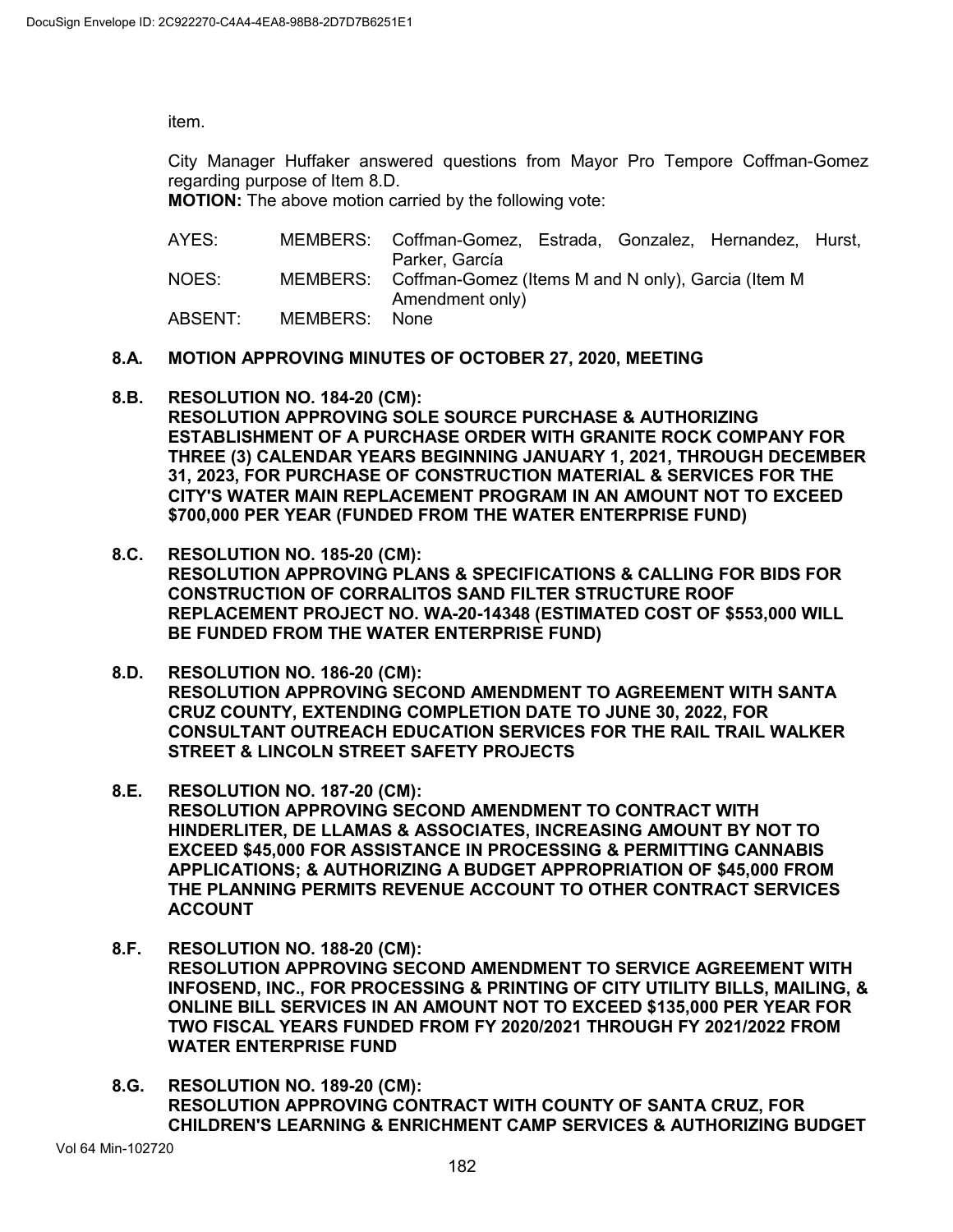**APPROPRIATION OF AN AMOUNT NOT TO EXCEED \$106,600 FROM THE GENERAL FUND**

- **8.H. RESOLUTION NO. 190-20 (CM): RESOLUTION APPROVING SOLE SOURCE PURCHASE & FIVE-YEAR CONTRACT WITH AXON ENTERPRISE, INC. (FORMERLY KNOWN AS TASER INTERNATIONAL) FOR REPLACEMENT OF TASER 7 CONDUCTED ENERGY DEVICES (CED), IN AN AMOUNT NOT TO EXCEED \$214,654.35 (FUNDED FROM A PORTION OF THE POLICE DEPARTMENT'S ALLOCATION OF CANNABIS TAX REVENUE)**
- **8.I. RESOLUTION NO. 191-20 (CM): RESOLUTION APPROVING REVISED 2020 MEASURE D 5-YEAR PROGRAM OF PROJECTS (FY 2020/2021 - FY 2024/2025) FUNDED BY MEASURE D, APPROVED BY VOTERS ON NOVEMBER 8, 2016**
- **8.J. RESOLUTION NO. 192-20 (CM): RESOLUTION APPROVING APPLICATION FOR & ENTERING INTO AGREEMENTS FOR THE REGIONAL EARLY ACTION PLANNING GRANT (REAP) TO FUND ZONING ORDINANCE & GENERAL PLAN TEXT AMENDMENTS TO INCREASE HOUSING DENSITY & STREAMLINE PERMITTING FOR HOUSING CONSTRUCTION, & IF AWARDED, TO EXECUTE & SUBMIT ALL DOCUMENTS WITH ASSOCIATION OF MONTEREY BAY AREA GOVERNMENTS (AMBAG) IN RELATION THERETO; & APPROPRIATING SUCH FUNDS TO THE SPECIAL GRANTS FUND**
- **8.K. RESOLUTIONS APPROVING & AUTHORIZING NEW & REVISED JOB CLASSIFICATIONS & JOB DESCRIPTIONS FOR PUBLIC WORKS AND UTILITIES DEPARTMENT**
	- **1) RESOLUTION NO. 193-20 (CM): RESOLUTION APPROVING & AUTHORIZING NEW JOB CLASSIFICATION & JOB DESCRIPTION FOR ENVIRONMENTAL SUSTAINABILITY MANAGER (MANAGEMENT UNIT) AT ESTABLISHED SALARY RANGE OF \$54.83 - \$73.48 PER HOUR**
	- **2) RESOLUTION NO. 194-20 (CM): RESOLUTION APPROVING & AUTHORIZING NEW JOB CLASSIFICATION & JOB DESCRIPTION FOR VEHICLE & EQUIPMENT MANAGER (MANAGEMENT UNIT) AT ESTABLISHED SALARY RANGE OF \$40.80 - \$54.68 PER HOUR**
	- **3) RESOLUTION NO. 195-20 (CM): RESOLUTION APPROVING REVISED JOB DESCRIPTION OF SAFETY & REGULATORY COMPLIANCE OFFICER (MANAGEMENT UNIT) & REAFFIRMING ESTABLISHED SALARY RANGE OF \$41.66 - \$55.83 PER HOUR**
	- **4) RESOLUTION NO. 196-20 (CM): RESOLUTION APPROVING REVISED JOB DESCRIPTION OF WATER SERVICES SUPERVISOR (MID-MANAGEMENT UNIT) & REAFFIRMING ESTABLISHED SALARY RANGE OF \$41.04 - \$55.00 PER HOUR**
- **8.L. RESOLUTION NO. 197-20 (CM): RESOLUTION RE-ADOPTING CONFLICT OF INTEREST CODE FOR THE CITY OF WATSONVILLE BY INCORPORATING BY REFERENCE THE FAIR POLITICAL**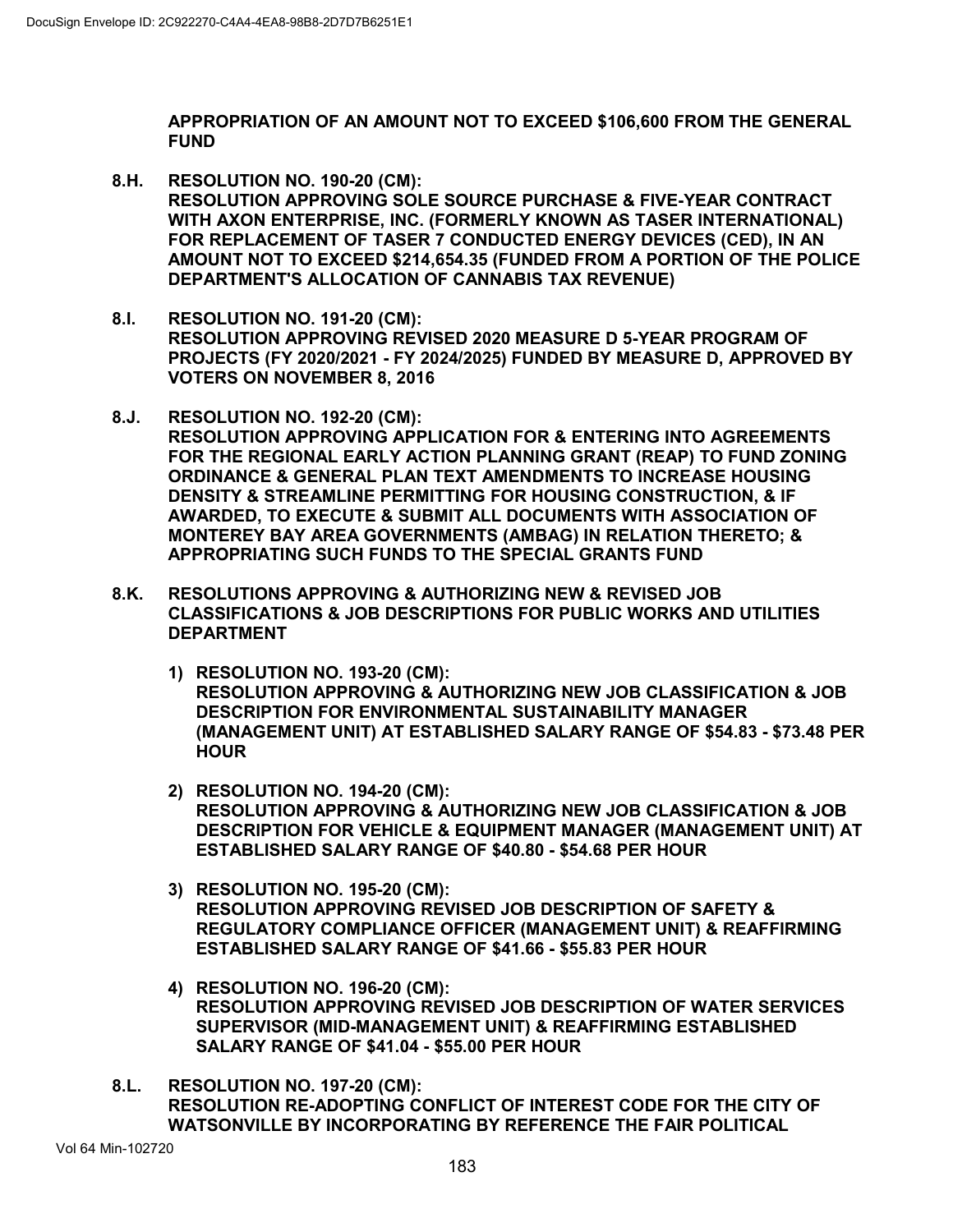**PRACTICES COMMISSION'S STANDARD MODEL CONFLICT OF INTEREST CODE & BY AMENDING THE APPENDIX IDENTIFYING DESIGNATED EMPLOYEES WHO SHALL BE SUBJECT TO CONFLICT OF INTEREST CODE**

- **8.M. RESOLUTION NO. 198-20 (CM): RESOLUTION SUPPORTING POSTING OF NOTICES OF INTENT ONLINE BY SANTA CRUZ COUNTY AGRICULTURE COMMISSIONER BEFORE APPLICATION OF PESTICIDE**
- **8.N. FINAL ADOPTION OF ORDINANCES AMENDING TITLE 14 (ZONING) OF THE WATSONVILLE MUNICIPAL CODE REGARDING ACCESSORY DWELLING UNITS & JUNIOR ACCESSORY DWELLING UNITS**
	- **1) ORDINANCE NO. 1411-20 (CM): ORDINANCE AMENDING CHAPTER 14-12 (ZONING PERMITS) OF TITLE 14 (ZONING) OF THE WATSONVILLE MUNICIPAL CODE FOR REGULATION OF ACCESSORY DWELLING UNITS & JUNIOR ACCESSORY DWELLING UNITS LOCATED WITHIN THE CITY**
	- **2) ORDINANCE NO. 1412-20 (CM): ORDINANCE AMENDING CHAPTER 14-16 (DISTRICT REGULATIONS) OF TITLE 14 (ZONING) OF THE WATSONVILLE MUNICIPAL CODE FOR THE REGULATION OF ACCESSORY DWELLING UNITS AND JUNIOR ACCESSORY DWELLING UNITS LOCATED WITHIN THE CITY**
	- **3) ORDINANCE NO. 1413-20 (CM): ORDINANCE AMENDING CHAPTER 18 (DEFINITIONS) OF TITLE 14 (ZONING) OF WATSONVILLE MUNICIPAL CODE FOR THE REGULATION OF ACCESSORY DWELLING UNITS & JUNIOR ACCESSORY DWELLING UNITS LOCATED WITHIN THE CITY**
	- **4) ORDINANCE NO. 1414-20 (CM):**

**ORDINANCE RESCINDING CHAPTER 14-23 (ACCESSORY DWELLING UNITS) OF TITLE 14 (ZONING) OF WATSONVILLE MUNICIPAL CODE IN ITS ENTIRETY & ADDING A NEW CHAPTER 14-23 ENTITLED ACCESSORY DWELLING UNITS & JUNIOR ACCESSORY DWELLING UNITSY**

- **5) ORDINANCE NO. 1415-20 (CM): ORDINANCE AMENDING CHAPTER 14-40 (GENERAL PROVISIONS, EXCEPTIONS, & MODIFICATIONS) OF TITLE 14 (ZONING) OF WATSONVILLE MUNICIPAL CODE FOR REGULATION OF ACCESSORY DWELLING UNITS & JUNIOR ACCESSORY DWELLING UNITS LOCATED WITHIN THE CITY**
- **9. ITEMS REMOVED FROM CONSENT AGENDA**
- **10. NEW BUSINESS**
- **10.A. PRESENTATION BY TWO RESPONDENTS TO REQUEST FOR PROPOSALS FOR SALE OR LEASE OF REAL PROPERTY - PORTER BUILDING: PAJARO VALLEY ARTS AND WATSNEWS LLC. (REGISTER PAJARONIAN)**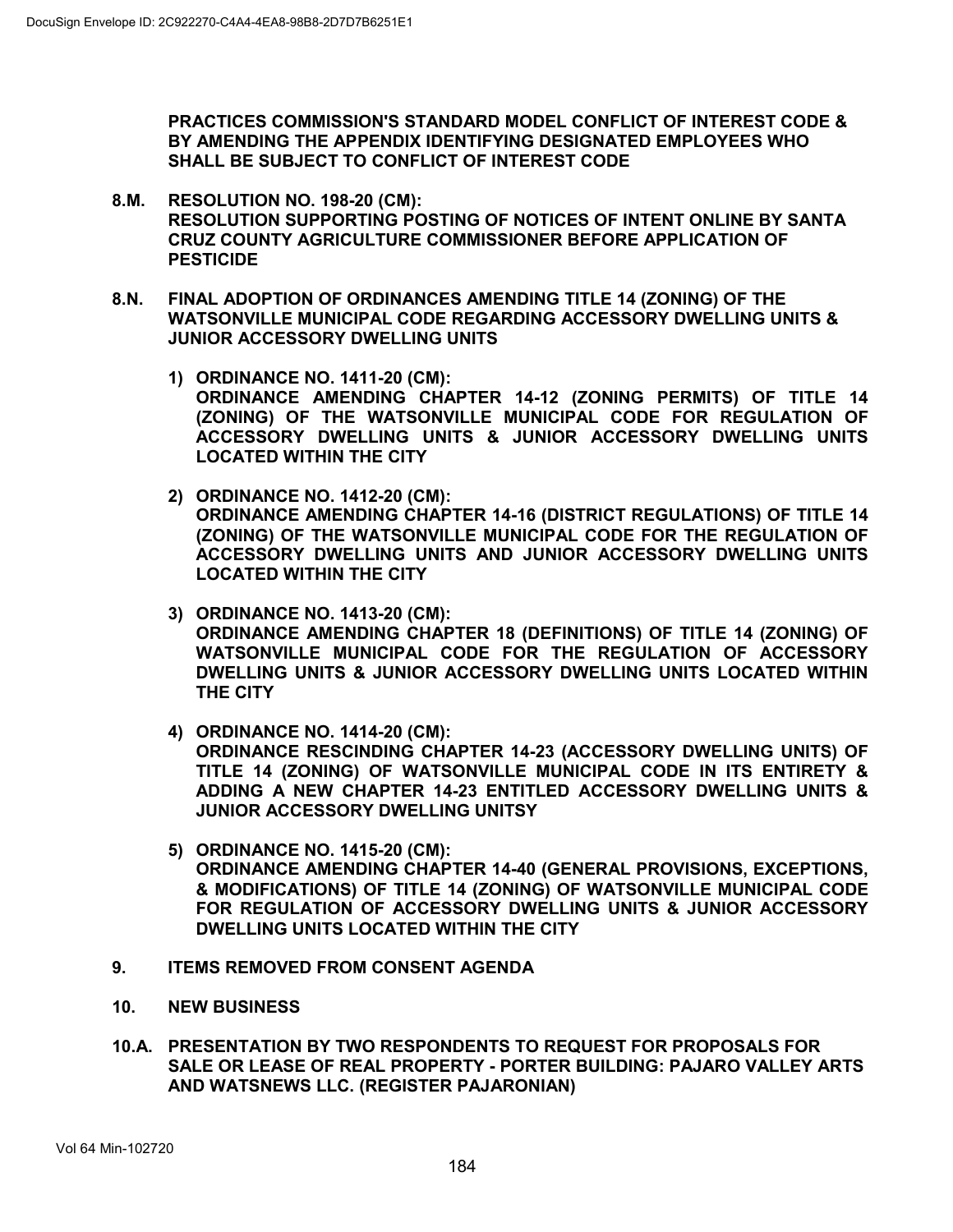## **1) Staff Report**

The report was given by Assistant City Manager Vides.

#### **2) Presentation by WATSNEWS LLC. (Register Pajaronian)**

Dan Pulcrano on behalf of Register Pajaronian and Joe Cirone, restaurateur, gave a presentation on their proposal.

#### **3) City Council Clarifying & Technical Questions**

Mr. Pulcrano answered questions from Member Gonzalez regarding timeline for the proposed project, plan specifics, and job creation from new services.

In answering Member Parker, Mr. Pulcrano explained the different services that would be offered through the proposed project, listed benefits to the community, and timeline for the project.

Mr. Pulcrano answered questions from Member Hernandez regarding efforts to provide local food at their restaurant and potential for internships for students.

In answering Member Hurst, Mr. Cirone spoke about budget for the proposed project.

Mr. Pulcrano and Mr. Cirone answered questions from Mayor Pro Tempore Coffman-Gomez regarding potential collaboration with Pájaro Valley Arts, costs associated with renovating the building, healthy food options to be offered at the proposed restaurant, and potential for work opportunities for locals.

Mr. Pulcrano and Mr. Cirone answered questions from Member Estrada regarding communication with the community about the proposed project, target group for work space, efforts to promote different languages at the proposed site, and how the project would benefit the community.

Mr. Pulcrano, in answering Mayor Garcia, explained how the proposed boutique hotel would function.

#### **4) Presentation by Pájaro Valley Arts**

Judy Stabile, Pájaro Valley Arts Treasurer, gave a presentation on their proposal.

#### **5) City Council Clarifying & Technical Questions**

In answering Member Parker, Ms. Stabile spoke about the timeline for the proposed project.

Ms. Stabile answered questions from Member Hernandez regarding timeline for the project, timeline for vacating their current building, and funding sources for the proposed project.

In answering Member Hurst, Ms. Stabile spoke about future plans for expansion of Pájaro Valley Arts through a performance center.

Ms. Stabile answered questions from Mayor Pro Tempore Coffman-Gomez regarding disproportion of art amenities countywide and lack of art studio space in Watsonville, art show patron attraction, and potential grant funding for the project.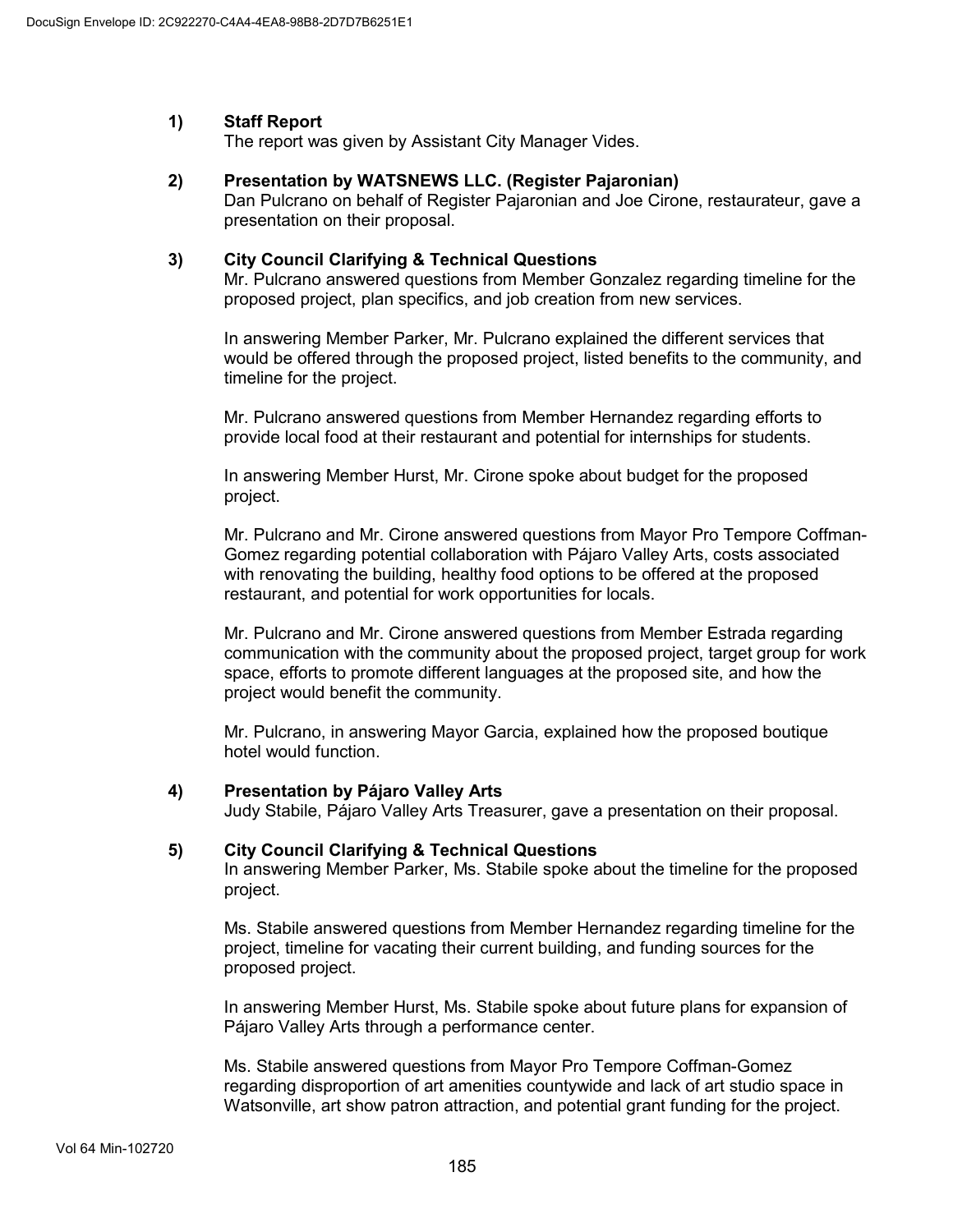In answering Member Estrada, Ms. Stabile spoke about financial challenges they would face as part of renovating the project and efforts to attract members of the many sectors of the community.

Ms. Stabile, in answering Member Gonzalez, spoke about employment opportunities through the proposed new arts location.

In answering Mayor Garcia, Ms. Stabile spoke about proposed art studios and a performance center at the proposed project site.

## **6) Public Input**

The following speakers spoke in support of sale of the Porter Building to Pájaro Valley Arts: Susan Graulty, Pajaro Valley Unified School District (PVUSD) Valentina Velasquez Alondra Mejia Adriana Torres Kathleen Crocetti Jessica Carrasco

Judy Gittlesohn asked Council to support the proposal from WATSNEWS LLC.

Beth Shields asked Council to support the proposal from Pájaro Valley Arts.

Tony Nunez, Register Pájaronian, asked Council to support the proposal from WATSNEWS LLC.

The following speakers spoke in support of sale of the Porter Building to Pájaro Valley Arts: Gabriel Medina Xitlali Vanessa Quiroz-Carter, City Council Candidate Jim Brown, Arts Council Santa Cruz County Guillermo Aranda Steve Truiillo Yesenia Molina Christina Cuevas Rosemarie Penhallow Mayra Ruiz-Valtierra Frances Salgado-Chavez Victor Cervantez, educator at PVUSD Linda Martin, Pajaro Valley Arts Executive Director Sedrick Cabrera Andrea Flores Morgado Eli Irene Juarez O'Connell Zurya Rodriguez Tracey Torres

Jeanie Johnson, Register Pájaronian Publisher, asked Council to support the proposal from WATSNEWS LLC.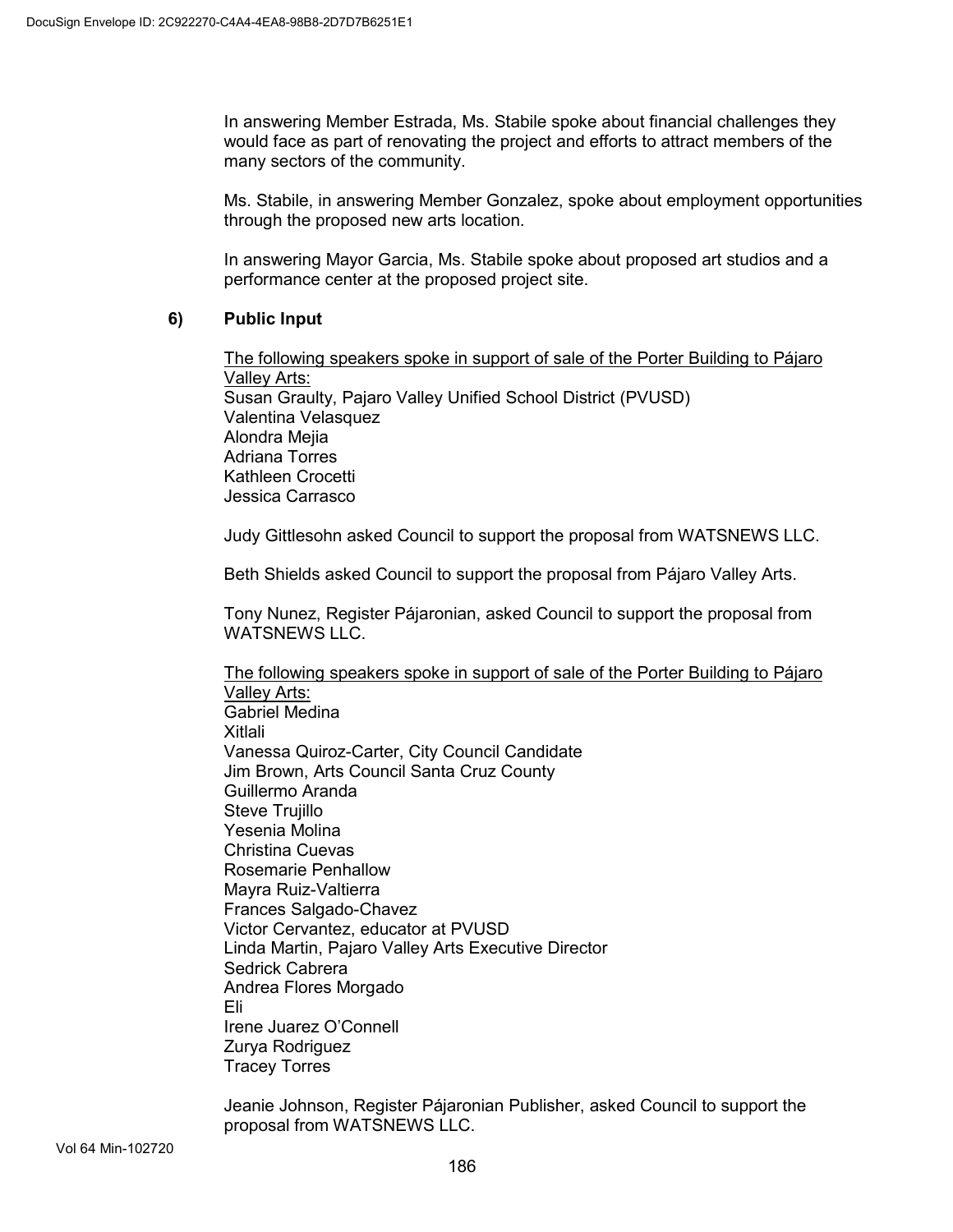The following speakers spoke in support of sale of the Porter Building to Pájaro Valley Arts: Paul DeWorken Monique Sanchez, Pájaro Valley Arts

Mayor Garcia explained that Council would take action on the proposals during closed session at the November 10, 2020, meeting.

Mayor Pro Tempore Coffman-Gomez asked staff to create a forum for discussion of the topic and post on the website.

## **10.B. REPORT ON SAFE & SANE FIREWORKS FOR 2020**

## **1) Staff Report**

The report was given by Fire Chief Lopez.

## **2) City Council Clarifying & Technical Questions**

Fire Chief Lopez and Police Chief Honda answered questions from Member Hurst regarding enforcement on illegal fireworks, fines issued, challenges in responding to illegal fireworks use, and appeals to fines filed with the Fire Department.

City Manager Huffaker, Police Chief Honda, and Fire Chief Lopez answered questions from Mayor Pro Tempore Coffman-Gomez regarding use of the Airport's Fire in the Sky event to deter use of illegal fireworks, potential for Council to ban safe and sane fireworks, mapping of illegal fireworks use, use of drones to identify illegal fireworks use, and allowed fine amounts for use of illegal fireworks.

Police Chief Honda and City Manager Huffaker answered questions from Member Estrada regarding efforts to deter illegal fireworks use, litter/pollution produced from fireworks use, and potential for alternatives to fireworks sales for non-profits to generate funding for their organizations.

In answering Member Gonzalez, Police Chief Honda and Fire Chief Lopez stated surcharges from fireworks sales paid for most of staff overtime costs. Police Chief Honda added that staff cited a small number of violators due to challenges of locating illegal fireworks use.

Member Parker spoke about the importance of deterring use of illegal fireworks and asked staff to pursue new options to end their use.

Member Hernandez spoke about the challenges non-profit organizations face in generating revenues and stated fireworks sales were crucial for them.

## **3) Public Input (None)**

**4) MOTION:** It was moved by Mayor Pro Tempore Coffman-Gomez, seconded by Member Parker to direct staff to return to Council and further discuss the item with input from stakeholders.

## **5) City Council Deliberation on Motion**